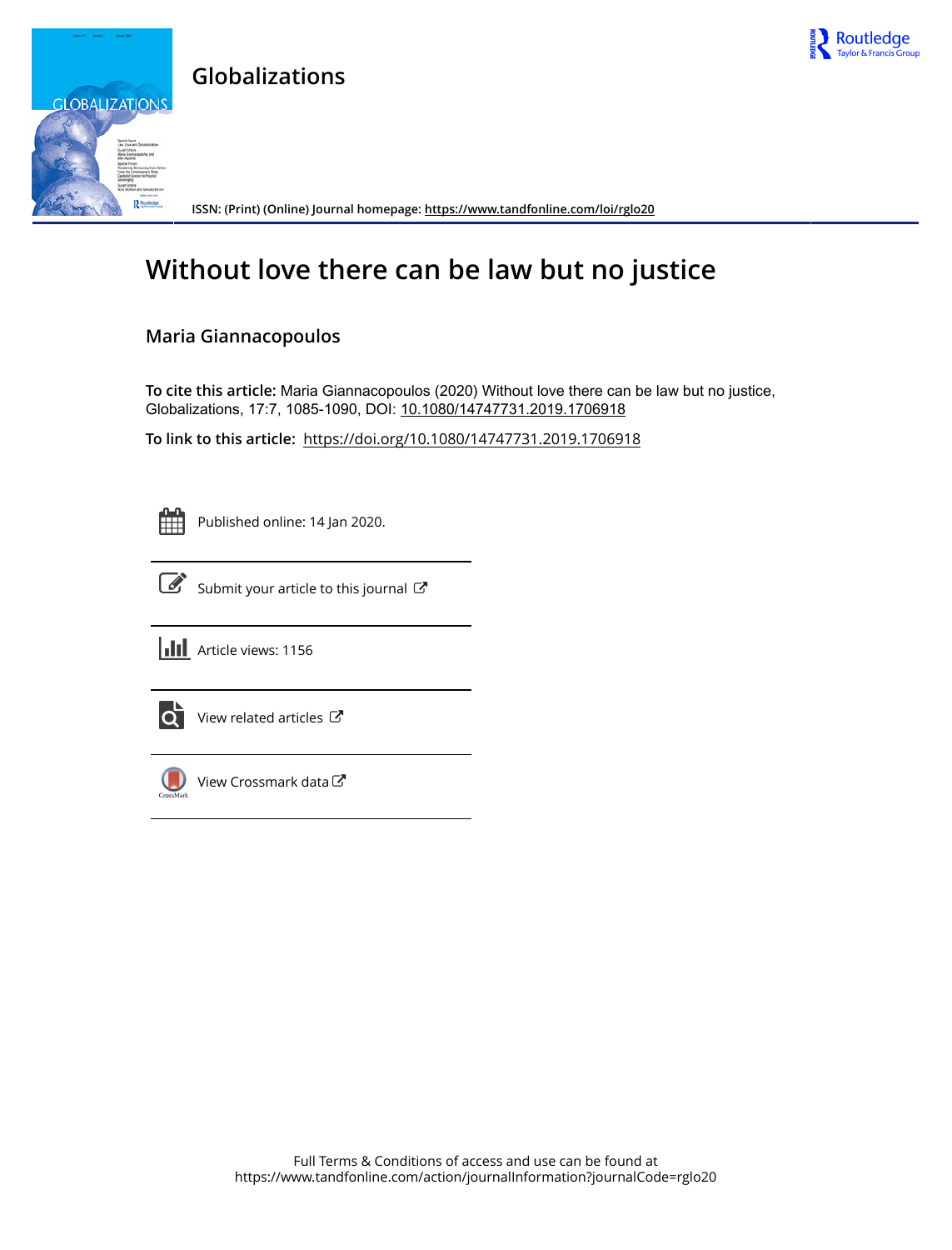Check for updates

## <span id="page-1-0"></span>Without love there can be law but no justice

#### Maria Giannacopoulos

College of Business Government and Law, Flinders University, Adelaide, Australia

#### **ABSTRACT**

This special issue of Globalizations builds the case across a diverse group of papers that law is in need of decolonization, especially law systems structuring settler-colonial societies. This is because law's dispossessing character in these contexts is hidden by the prevalence of nomophilia; that is, an uncritical love of law for the neutrality and objectivity it self-proclaims to possess. The collection of papers for this special issue constitute a collective critique of colonial law and crime that does its part in disrupting law's empire of violence by tracking the legalized violence across the axes of class, race, gender, and sexuality. The popular expression of 'fuck the law' captured by Agozino in the leading paper of this issue establishes the context in which we make a call for the necessity of love to enter the realm of law as an urgent decolonizing praxis. Without love there can be law, but no justice.

**KEYWORDS** 

Law; love; decolonisation; nomophilia; Agozino; justice

#### On nomophilia: the case for not loving the law

On 13 June 2018, a roundtable discussion was held on the traditional Country of the Kaurna people of the Adelaide Plain at Flinders University Adelaide, Australia. This roundtable took place on Indigenous country where sovereignty has never been ceded, even if colonial law acts as though it possesses singular and incontestable sovereignty. The fact of this sovereignty never having been ceded, but instead having faced continual attack by state force provided the main impetus for the event from which this special issue has emerged. The colonial Australian state has been attracting considerable attention for its treatment of asylum seekers. Some of that attention condemns the state for its brutality and Behrouz Boochani [\(2019](#page-5-0)) is a powerful voice in that regard. Meanwhile other right-wing state power brokers, like Donald Trump and Geert Wilders have been inspired by Australia's imperial reach and legalized violence against refugees on neighbouring Pacific Islands. Trump's tweet before meeting with Australian Prime Minister Scott Morrison for the G20 summit exclaiming that 'much can be learned' from Australia's example<sup>[1](#page-5-0)</sup> and Wilder's appropriation of Australia's 2014 'No Way' slogan to found an anti-immigration party in the Netherlands<sup>2</sup> validate and build on Australia's identity as a penal state (see Boochani, [2019;](#page-5-0) Tofighian, [2020](#page-6-0); Giannacopoulos & Loughnan, [2019](#page-6-0)). In such narratives, Australia's unacknowledged sovereign debt crisis (Giannacopoulos, [2017](#page-6-0)) where Indigenous lands and waters are not able to be fully cared for by those entrusted to do so but instead made available for the extractive, exploitative, and unsustainable practices of capitalism, which includes the practices of excluding migrants remains invisible. The machinery of the law is a critical dispossessing machinery but does not always appear as such. Law is more often loved than critiqued because it is read as being synonymous with objectivity and neutrality and as

© 2020 Informa UK Limited, trading as Taylor & Francis Group CONTACT Maria Giannacopoulos (
i[maria.giannacopoulos@](mailto:maria.giannacopoulos@flinders.edu.au)flinders.edu.au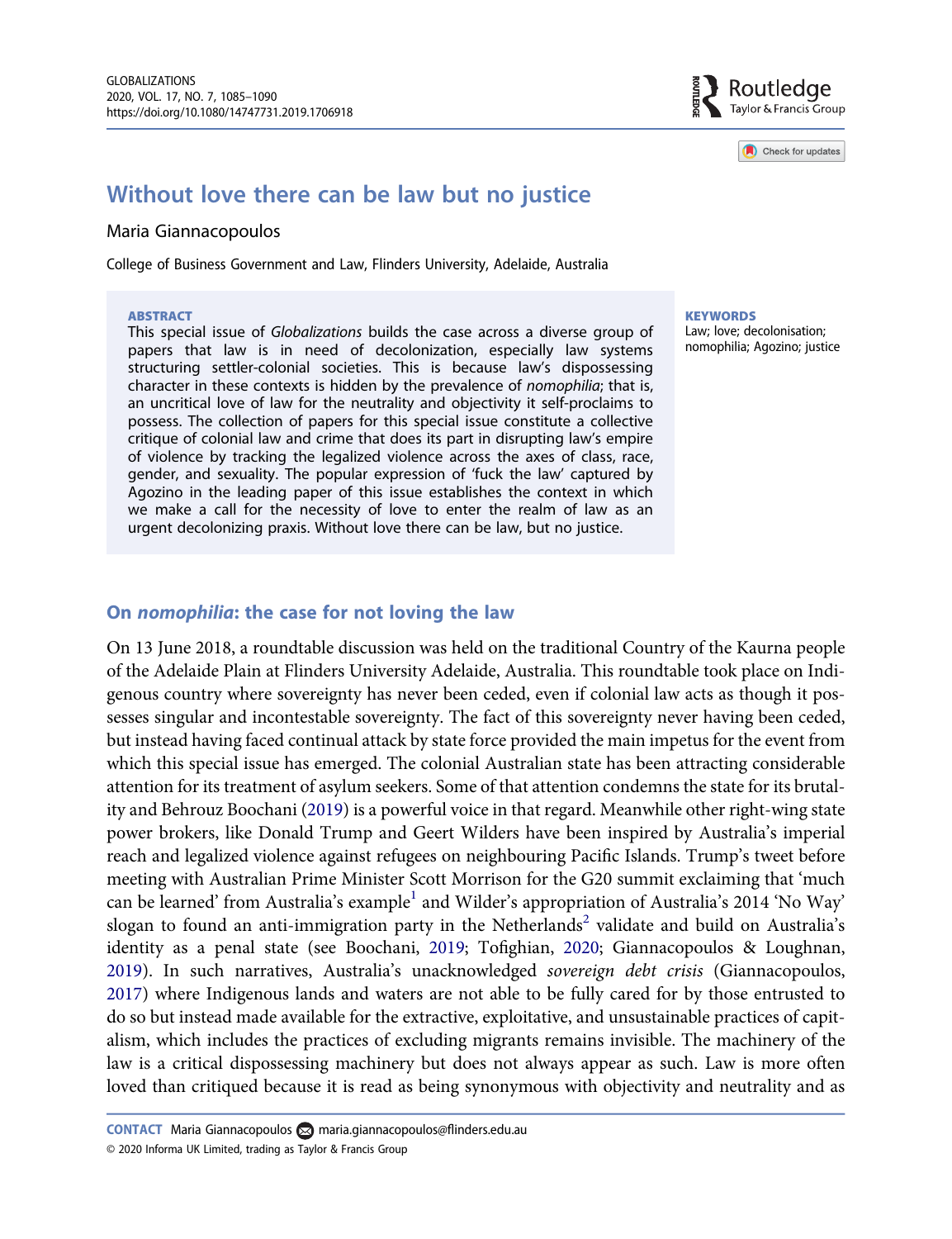<span id="page-2-0"></span>being above and outside of practices of colonialism rather than as instrumental in its production. In Australia, as in many other settler-colonial countries globally, it is law that imposes colonial ordering over stolen territories while disguising the inherent violence of these practices by deeming them lawful. The inability to read law as a vehicle for colonial violence but instead to love law for the neutrality and objectivity it claims to bring is nomophilia (Giannacopoulos, [2011](#page-6-0)). The prevalence and persistence of nomophilia require critical attention to bring into view and to disrupt law's empire of violence.

Although it has been a while now since the legal machinery, by way of the Australian High Court overturned the foundational lie of *terra nullius* lying at the heart of the colonial sovereignty, Australia continues to function *as though* it is empty of Indigenous law and sovereignty. Indigenous lands are made and maintained as 'property' (see Davies, [2019\)](#page-6-0) and the right to welcome refugees, for example, a right that should reside with the rightful owners of the land remains with the colonial sovereign (see Giannacopoulos & Loughnan, [2019\)](#page-6-0) and is systematically denied to lethal effect (see Boochani, [2019](#page-5-0); Tofighian, [2020\)](#page-6-0). Under Australian law, prisons persist violently as a land clearing terra nullius technology (see Agozino, [2019](#page-5-0); Palombo, [2019](#page-6-0); Boochani, [2019](#page-5-0); Tofighian, [2020\)](#page-6-0). Reforming a colonial constitution remains the only permissible national discussion about legal change while Aboriginal people continue to be killed at the hands of the state in alarming numbers. The recent fatal police shooting of Warlpiri man Kumanjayi Walker at Yuendumu while in his own home and on his traditional country, once again demands an examination of ongoing colonial policing in Australia, a place that acts as though colonialism has ended (Giannacopoulos, [2019\)](#page-6-0). The calls by the Yuendumu community for police to leave their country and their community is an abolitionist one (see Agozino, [2019;](#page-5-0) Palombo, [2019](#page-6-0); Giannacopoulos & Loughnan, [2019\)](#page-6-0) revealing once again that policing of Aboriginal communities is undertaken without consent and to lethal effect. There can be no doubt that such laws must be abolished or 'withered away' (Agozino, [2018](#page-5-0)) in practice as well as in legal and criminological knowledge systems. Thinking about societies without prisons, a particularly violent form of ongoing colonial control (see Palombo, [2019](#page-6-0)) is crucial for redressing hidden sovereign debt and for undertaking the task of deepening democracy through decolonization (Agozino, [2018\)](#page-5-0). Further, an abolitionist approach can accommodate the testimony/knowledge of those most directly targeted by state violence (see Boochani, [2019;](#page-5-0) Dastile, [2019](#page-6-0)) in order disrupt the continuum that holds between normative disciplinary knowledge of law and crime with 'biopolitical, racial penal governance' (Palombo, [2019\)](#page-6-0).

#### A call for love in law

With the violence against Indigenous and poor peoples across the world persisting as evidence of growing lovelessness, the call for love, especially as praxis within law, is urgent. We build on bell hooks' insight that there is a lack of 'public discussion and public policy about the practice of love in our culture'[\(2001](#page-6-0), pp. 12–13) to argue that there is also an absence of theorization about the place of love within law, particularly as a critical decolonizing praxis. We also build on Erich Fromm's proposition that 'the principle underlying capitalistic society and the principle of love are incompatible' (quoted in hooks, [2001\)](#page-6-0) to highlight the radical potential of an ethic of love for conjoined anti-colonial and anti-capitalist struggles. We hope that this special issue adds weight to the work of thinkers like Fromm, Martin Luther King Junior, and Merton who have always understood that love 'is the primary way to end domination and oppression. This politicization of love is often absent from today's writing' (hooks, [2001,](#page-6-0) p. 76). hooks reminds us that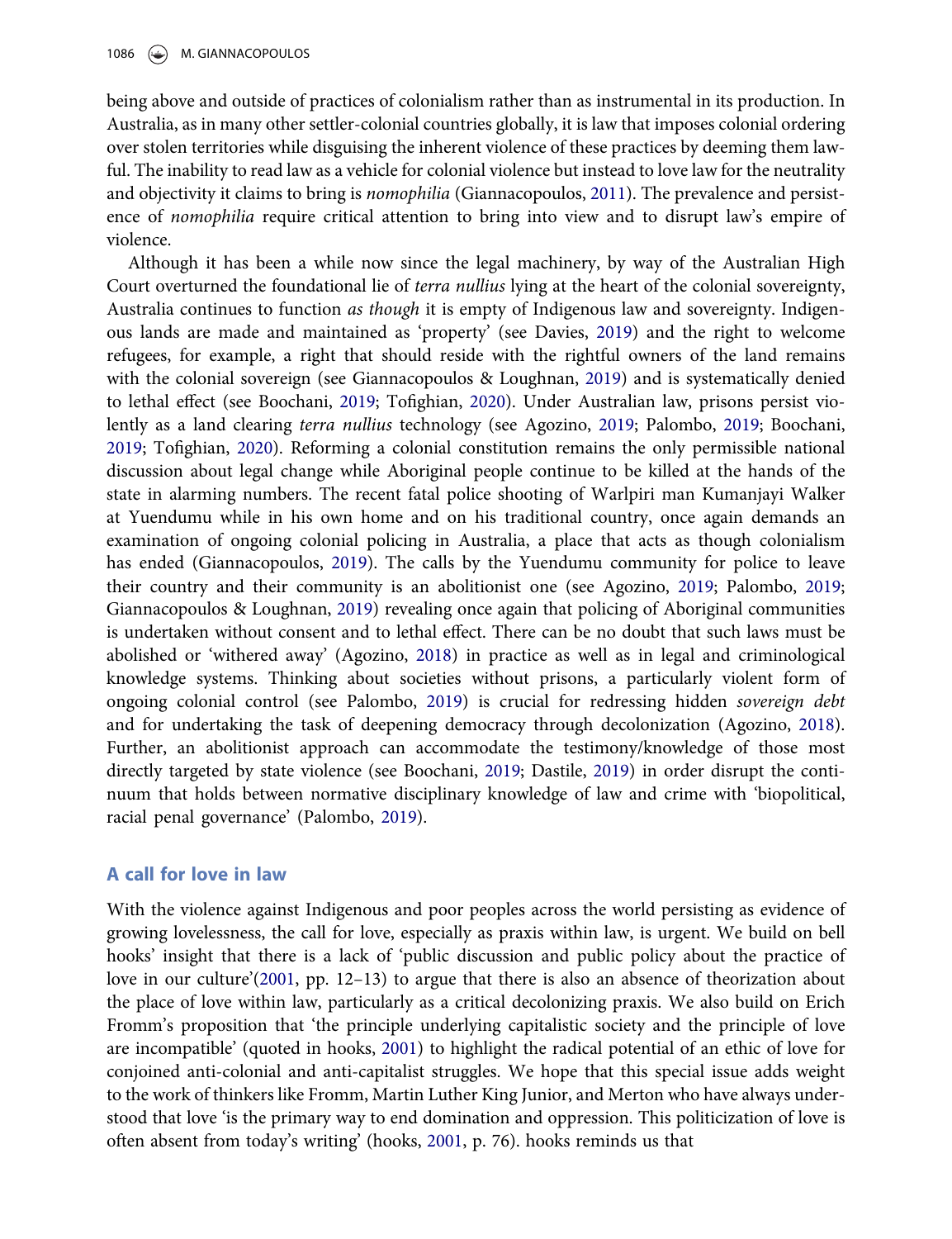<span id="page-3-0"></span>all the great movements for social justice in our society have strongly emphasised a love ethic. Yet young listeners remain reluctant to embrace the idea of love as a transformative force. To them, love is for the naïve, the weak, the hopelessly romantic. [\(2001](#page-6-0), pp. xviii–xix)

If hooks identifies the cynicism of young people towards love, Agozino [\(2019](#page-5-0)) foregrounds their unambiguous critique of power through their articulation of 'fuck the law'. Theorists must take note. This is a decolonizing discourse of law.

But it is not just young people who refuse to engage with love as politically transformative. This refusal is evident in much academic thinking and writing perhaps because love is too often relegated to the emotional realm and not seen as a legitimate aspect of academic inquiry. This persists despite much literature concerned with disrupting binary hierarchies of value. This may be particularly the case in disciplines like law which self-narrate as being characterized by rationality, objectivity, and reason and in criminology which is bound up with punishment and penalty (Palombo, [2019](#page-6-0)). Perhaps love is also systematically ignored and untheorized because it seems to elude definition (Loughnan, [2020\)](#page-6-0). This is despite the fact that the work of defining and charting new ways of seeing and understanding the world is a defining characteristic of academic work. hooks asserts that

definitions are vital starting points for the imagination. What we cannot imagine cannot come into being. A good definition marks our starting point and lets us know where we want to end up … we need a map guide us on our journey to love- starting with the place where we know what we mean when we speak of love. ([2001](#page-6-0), p. 14)

And as Agozino argues ([2019\)](#page-5-0) if rocket science can be studied, learned, and practiced, love cannot logically be seen to be beyond the reach of scholars. Love can be a choice, a practice, a verb (hooks, [2001](#page-6-0)) and so it follows that it can be a guiding ethic in how legal structures need to be rethought and how the law needs to be practiced as a mode of decolonization. Loughnan [\(2020](#page-6-0)) argues that the 'ethical art of listening' would be a critical aspect of what love in law might look like.

### A call for love studies: 'the heart of justice is truth telling'<sup>[3](#page-5-0)</sup>

bell hooks writes that 'Our nation is … driven by sexual obsession … yet schools for love do not exist' ([2001,](#page-6-0) p. xxviii). The papers collected in this special issue have justice at their heart. All reveal the persistence of colonialism across a range of legal, political, and national sites and within the disciplines of law and criminology. Some go further to call for an abolition of colonising practices and knowledge systems and since these systems are violent, it is an act of love to do so. The central paper of this special issue is 'Fuck the Law': Decolonizing Nomophilitis with the Discourse of Love by Biko Agozino which questions the assumption that global cultures and especially Indigenous peoples are to be civilized and modernized by being subjected to the rule of European law, under racist, patriarchal imperialism as a result of centuries of dehumanizing conquest, genocide, slavery, apartheid, and colonization. Agozino raises the additional question of whether young people around the world are crazy for giving the middle finger salute to the empire of law or whether defiant Hip Hop artists may be expressing understandable decolonization discourse against legal imperialism without criminologists and legal scholars being aware. He concludes that decolonization-centricity in legal discourse will involve the extension of the ethic of love to the institutions of the state and to research methodologies to such an extent that any law made or enforced and any methodology or economy devoid of love at the heart or centre of it would be deemed to be fatally flawed and deserves to be erased through abolitionism or decolonization. True love in policy discourse comes from the acknowledgement that a lot of injustice has been done to people of African descent, Indigenous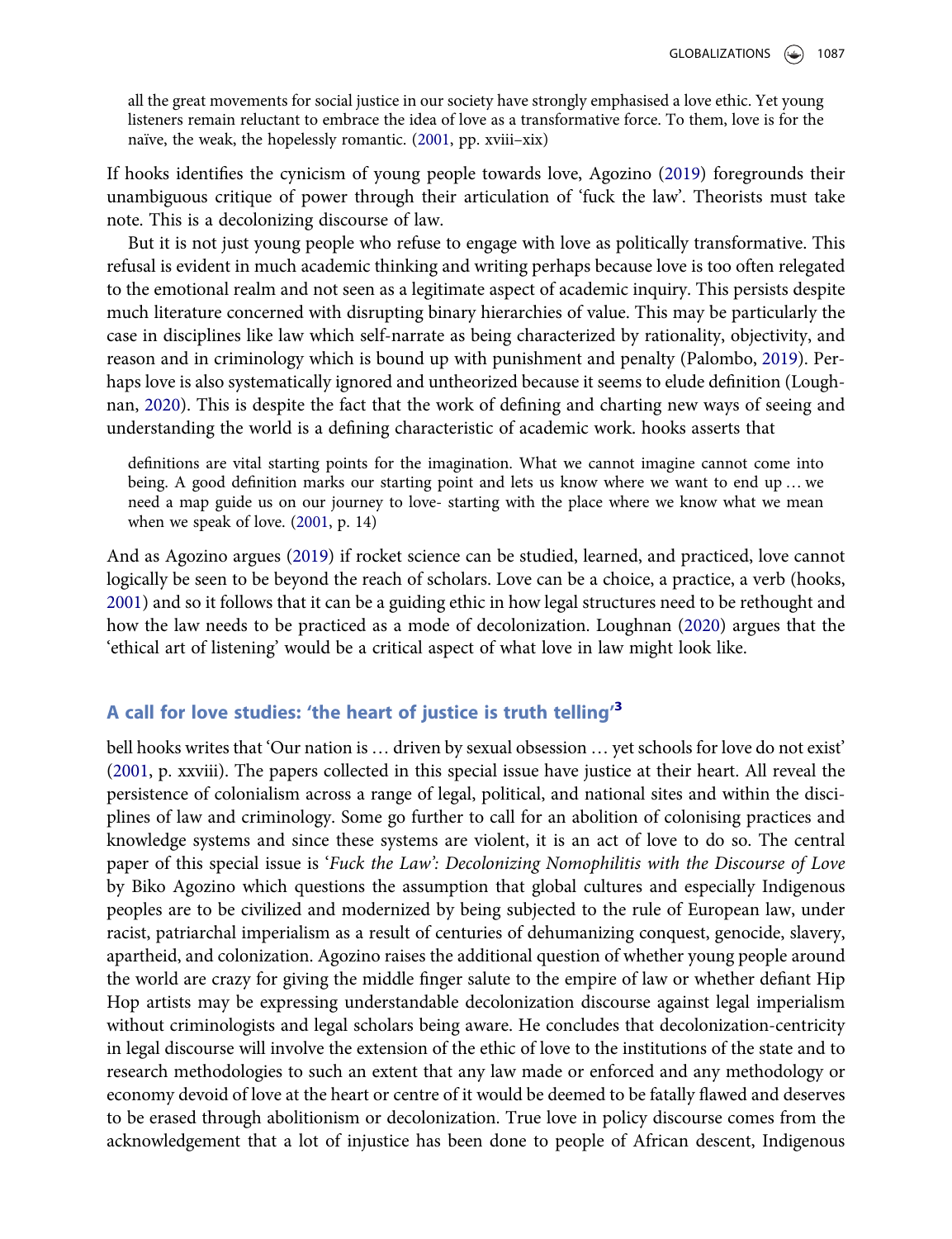<span id="page-4-0"></span>peoples, poor women, and poor workers by the colonialist systems of racism-sexism-classism. Love praxis involves the compassionate search for reparative justice in recognition of the enduring legacies of centuries-old oppressive practices.

In Can Property Be Justified in an Entangled World? Margaret Davies focuses on the liberal institution of private property which she reveals is based upon a view of the natural order that prioritizes the individual human being over our social existence and over our nonhuman others. Davies reveals how colonial expansion was enabled in part by the misrecognition and denigration of indigenous land management practices and asks whether it is possible to imagine the decolonization of property?

Maria Giannacopoulos and Claire Loughnan in 'Closure' at Manus Island and Carceral Expansion in the Open Air Prison reveal that far from ending the imprisonment of refugees, the closure of Manus camp following a PNG judicial ruling has facilitated the expansion of the imperial carcerality that has characterized Australia's immigration detention policy since 1992. By revealing how refugee incarceration has been extended and offshore processing instantiated following the closure of Woomera camp in 2003, Giannacopoulos and Loughnan argue that official closures of refugee camps Woomera and Manus have been constitutive of carceral expansion that is imperial in form and that reiterates patterns of colonial violence.

Behrouz Boochani, award-winning novelist of No Friend but the Mountains: Writing from Manus Prison (2018) written via text message while imprisoned on Manus Island since 2013, has offered a poem for this special issue titled *Freedom in a Cage*. This poem stands as a powerful testimony to the embodied effects of violent law. Omid Tofighian who has collaborated extensively with Boochani offers a companion article titled Introducing Manus Prison Theory: Knowing Border Violence. Here Tofighian argues that Manus Prison theory is a coherent intellectual, creative and political project inspired by four years of ongoing research and organizing between Behrouz Boochani and Tofighian in what they refer to as a shared philosophical activity. Manus Prison theory they argue exposes how border violence is rooted in Australia's colonial imaginary and pervades socio-political structures and institutions.

In Criminology 9/11 Willem de Lint argues [\(2019](#page-6-0)) that 9/11 is a historically significant, high profile event which he classifies as an 'apex crime'. Apex crimes are, according to de Lint a subtype of political crime in which the ideological order, official narrative, contested and problematic forensics and third party review are each constitutive features. De Lint's paper reveals an absence of serious academic engagement with 9/11 as a crime event which is indicative of a lack of critical scrutiny of high-level political crimes in criminological discourse. This he argues gives a pass to one of the most significant crime events in the past 50 years.

In Racial Penal Governance in Australia and Moments of Appearance: Disrupting disappearance and visibilising women Lara Palombo considers the lives of women that are invisibilised by the racial penal governing mechanisms of the settler state. She demonstrates how a racial penal governance is configured historically by its interlockings with multiple and hierarchical systems of oppression that intervene differently in the lives of Aboriginal and Torres Strait Islander people and women, convict women, racialised diaspora and marginalized white women. Her paper engages with four 'moments of appearances' that interrupt and speak back to racial penal governance. These are embodied moments that make lives in prisons appear and matter.

In Law, Love and Being in Relation Claire Loughnan takes up Agozino's call for love to inform justice but warns that the call for love is not as simple as it appears. In responding to Agozino's call Loughnan argues for an appreciation of love which avoids collapsing love into 'protection' and affection, and which engages with the Aboriginal World View described by Wakka and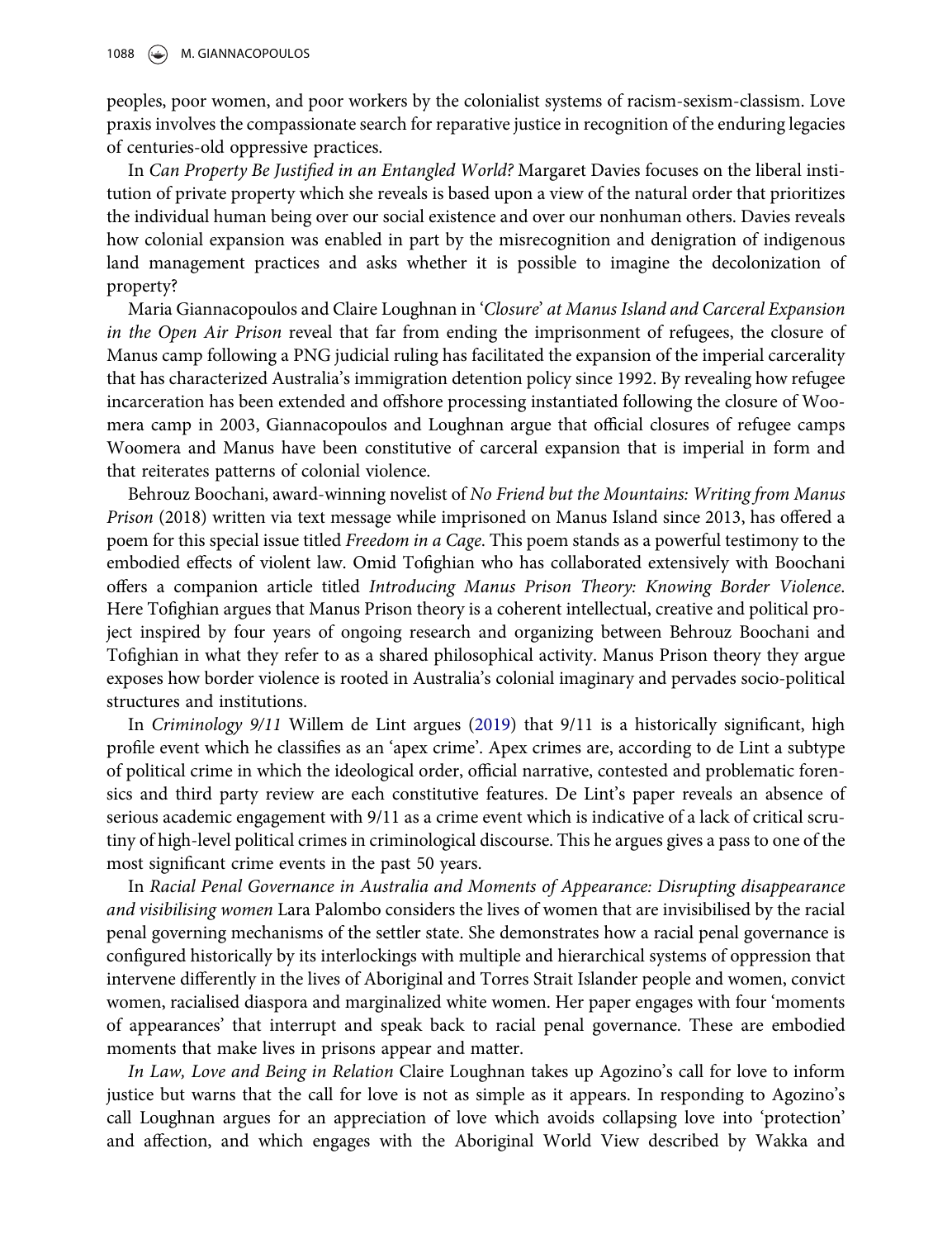<span id="page-5-0"></span>Kombumerri scholar, Mary Graham. Loughnan offers two stories by young people in their encounters with the criminal justice system in Australia to explore the concrete potential for, as well as limitations upon, love in social and institutional settings. Such work is especially urgent in Australia and in other settler-colonial states, Loughnan argues, where the dispossession of First Nations peoples continues to underwrite the institutions and processes of the state, contributing to ongoing harm including death, in the name of 'protection'.

Ongoing colonial legacies affecting women in the South African prison context are traced by Nontyatyambo Pearl Dastile in Isinangananga versus imbobo: negotiation of intimacy in South African female correctional centres. Her paper explores the narratives of women's involvement in both same-sex and heterosexual relationships within the prison context in order to redress the fact that the subjective experiences of incarcerated women's negotiation of intimacy are swept under the carpet and not written about. This she says is a legacy from colonial times and is continued to the present day in criminological discourses.

Ahmed Salehin and Laura Vitis in Cruising, space and surveillance: decolonizing sexuality in Singapore ([2019\)](#page-6-0) argue that the policing of homosexuality in Singapore through legislation and public policy are imbued with colonial legacies that have enshrined heteronormative values within its public sphere. They reveal that despite this, communities within new online spaces in Singapore disrupt the heteronormative surveillance efforts deployed by the state within public, family, and political landscapes and become a form of everyday resistance that characterizes modern-day efforts to decolonize sexuality in Singapore.

#### **Notes**

- 1. [https://www.theguardian.com/us-news/2019/jun/27/donald-trump-says-much-can-be-learned-from](https://www.theguardian.com/us-news/2019/jun/27/donald-trump-says-much-can-be-learned-from-australias-hardline-asylum-seeker-policies)[australias-hardline-asylum-seeker-policies.](https://www.theguardian.com/us-news/2019/jun/27/donald-trump-says-much-can-be-learned-from-australias-hardline-asylum-seeker-policies)
- 2. [https://www.smh.com.au/politics/federal/antiislam-campaigner-geert-wilders-video-replicates](https://www.smh.com.au/politics/federal/antiislam-campaigner-geert-wilders-video-replicates-controversial-no-way-campaign-20151002-gjzigx.html)[controversial-no-way-campaign-20151002-gjzigx.html.](https://www.smh.com.au/politics/federal/antiislam-campaigner-geert-wilders-video-replicates-controversial-no-way-campaign-20151002-gjzigx.html)
- 3. hooks ([2001](#page-6-0))

#### Disclosure statement

No potential conflict of interest was reported by the author.

#### Notes on contributor

Maria Giannacopoulos is the special issue co-editor (with Biko Agozino) of 'Law Love and Decolonization'. She is Senior Lecturer in Socio-legal Studies and teaches Criminology in the College of Business Government and Law at Flinders University, Australia. Her research addresses the coloniality of Australian law in two overlapping fields: Aboriginal sovereignty and refugee and asylum studies. She is published widely across these two interconnected areas.

#### References

Agozino, B. [\(2018](#page-2-0)). The withering away of the law: An indigenous perspective on the decolonisation of the criminal justice system and criminology. Journal of Global Indigeneity, 3(1).

Agozino, B. ([2019\)](#page-2-0). Fuck the law: Decolonizing nomophilitis with the discourse of love. Globalizations. [doi:10.](https://doi.org/10.1080/14747731.2019.1651814) [1080/14747731.2019.1651814](https://doi.org/10.1080/14747731.2019.1651814)

Boochani, B. ([2019\)](#page-1-0). Poem: Freedom in a cage. Globalizations. [doi:10.1080/14747731.2019.1702335](https://doi.org/10.1080/14747731.2019.1702335)